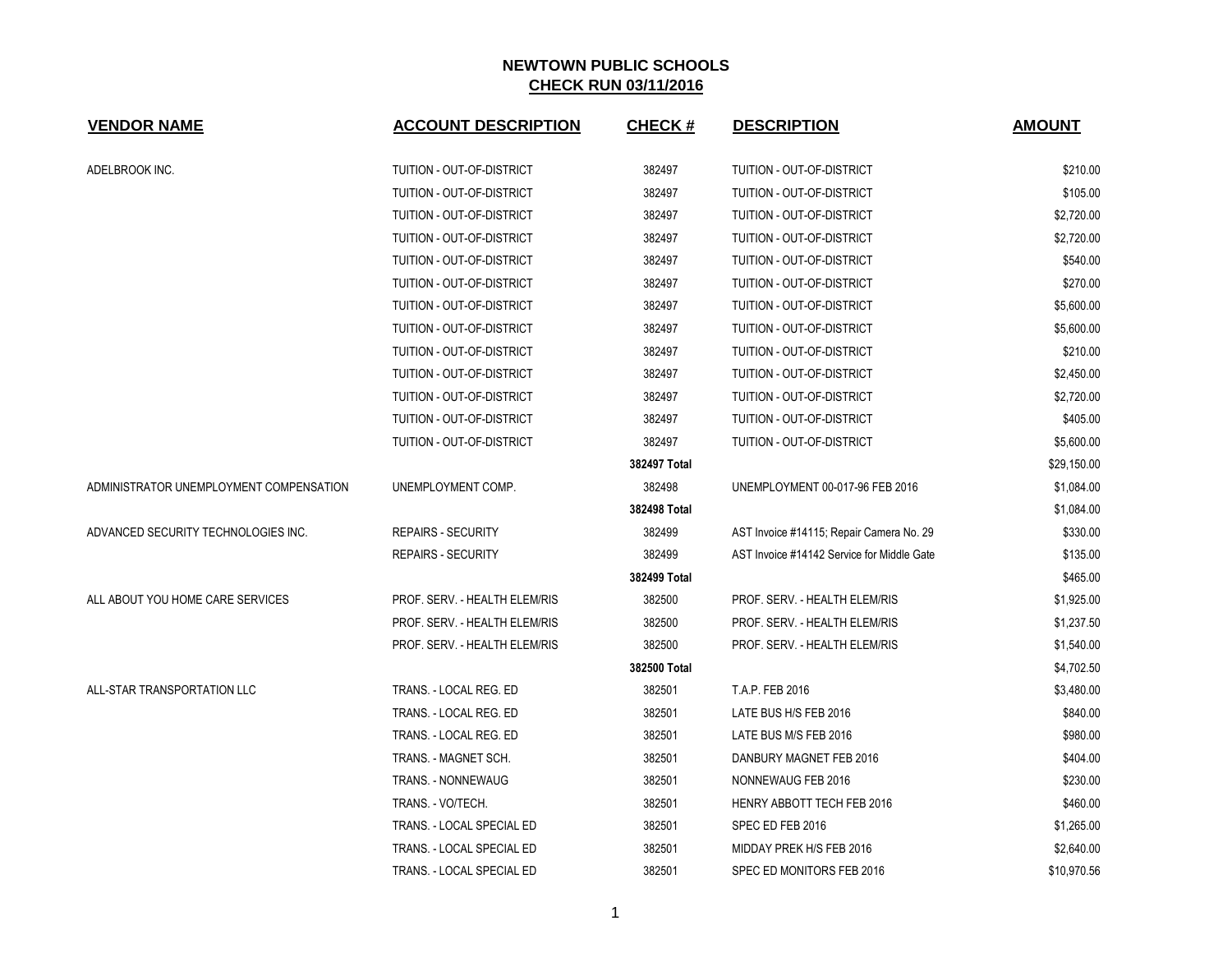| <b>VENDOR NAME</b>               | <b>ACCOUNT DESCRIPTION</b>      | <b>CHECK#</b> | <b>DESCRIPTION</b>                                     | <b>AMOUNT</b> |
|----------------------------------|---------------------------------|---------------|--------------------------------------------------------|---------------|
| ALL-STAR TRANSPORTATION LLC      | TRANS. - OUT-OF-DISTRICT        | 382501        | <b>WORKERS PROGRAM FEB 2016</b>                        | \$1,375.00    |
|                                  | STUDENT TRAVEL - SPORTS         | 382501        | SPORTS- STUDENT TRANSPORTATION                         | \$3,705.00    |
|                                  | STUDENT TRAVEL - SPORTS         | 382501        | SPORTS- STUDENT TRANSPORTATION                         | \$365.00      |
|                                  | STUDENT TRAVEL - SPORTS         | 382501        | SPORTS- STUDENT TRANSPORTATION                         | \$3,160.00    |
|                                  | STUDENT TRAVEL - SPORTS         | 382501        | SPORTS- STUDENT TRANSPORTATION                         | \$185.00      |
|                                  | STUDENT TRAVEL - SPORTS         | 382501        | SPORTS- STUDENT TRANSPORTATION                         | \$860.00      |
|                                  | STUDENT TRAVEL - SPORTS         | 382501        | SPORTS- STUDENT TRANSPORTATION                         | \$3,490.00    |
|                                  | STUDENT TRAVEL - MUSIC          | 382501        | <b>TRANSPORTATION</b>                                  | \$275.00      |
|                                  |                                 | 382501 Total  |                                                        | \$34,684.56   |
| ALLIED 100                       | OFF. SUPPLIES - H.S.            | 382502        | AED left Arrow Wall sign                               | \$9.95        |
|                                  | OFF. SUPPLIES - H.S.            | 382502        | <b>AED Right Arrow Wall Sign</b>                       | \$19.90       |
|                                  | OFF. SUPPLIES - H.S.            | 382502        | Responder/Flexible AED Wall Sign                       | \$39.00       |
|                                  | OFF. SUPPLIES - H.S.            | 382502        | <b>SHIPPING</b>                                        | \$2.99        |
|                                  |                                 | 382502 Total  |                                                        | \$71.84       |
| ALTUS POWER FUNDS, LLC SERIES II | ELECTRICITY - M.S.              | 382503        | SOLAR JAN 2016 8,519. KWH M/S                          | \$734.17      |
|                                  |                                 | 382503 Total  |                                                        | \$734.17      |
| <b>ANTHEM LIFE</b>               | P/R - VOLUNTARY LIFE INS.       | 382504        | ANTHEM INS MARC 2016                                   | \$2,198.86    |
|                                  | P/R - VOLUNTARY LTD INS.        | 382504        | ANTHEM INS MARC 2016                                   | \$4,888.72    |
|                                  |                                 | 382504 Total  |                                                        | \$7,087.58    |
| AQUARION WATER COMPANY OF CT     | WATER - H.S.                    | 382505        | WATER 200331205 HOT DOG STAND                          | \$28.28       |
|                                  | WATER - H.S.                    | 382505        | WATER 200328345 IRRIGATION                             | \$169.69      |
|                                  |                                 | 382505 Total  |                                                        | \$197.97      |
| ASCOT EDUCATION LLC              | TUITION - OUT-OF-DISTRICT       | 382506        | JAN 4, 2016 PLACEMENT FOR JB                           | \$6,384.00    |
|                                  |                                 | 382506 Total  |                                                        | \$6,384.00    |
| <b>AT&amp;T MOBILITY</b>         | <b>TELEPHONE &amp; CABLE</b>    | 382507        | WIRELESS TELEPHONE SERV 2015/16                        | \$190.32      |
|                                  | <b>TELEPHONE &amp; CABLE</b>    | 382507        | WIRELESS TELEPHONE SERV 2015/16                        | \$190.32      |
|                                  |                                 | 382507 Total  |                                                        | \$380.64      |
| AUDIO VIDEO TECHNOLOGIES INC.    | REPAIRS - INFO. TECH.           | 382508        | Replace cable and repair wiring in Room                | \$110.00      |
|                                  | REPAIRS - INFO. TECH.           | 382508        | Repairs for cables and wiring - and replacement cables | \$100.00      |
|                                  |                                 | 382508 Total  |                                                        | \$210.00      |
| AUTO HOME COMMERCIAL             | <b>EMERGENCY REPAIRS - RIS.</b> | 382509        | PA SYSTEM / CLOCK REPAIRS - RIS                        | \$290.06      |
|                                  | <b>EMERGENCY REPAIRS - M.S.</b> | 382509        | PA SYSTEM / CLOCK REPAIRS - NMS                        | \$290.06      |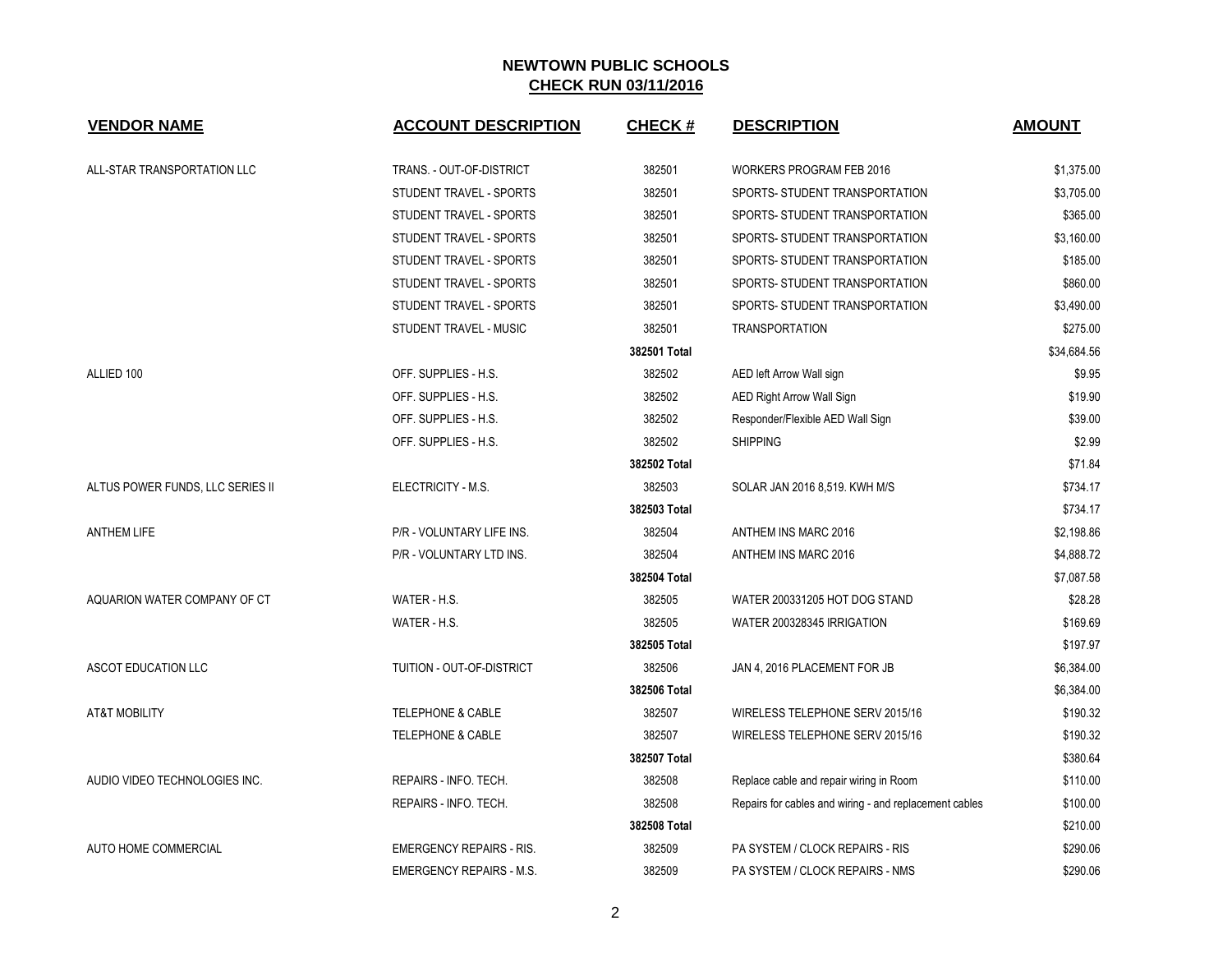| <b>VENDOR NAME</b>         | <b>ACCOUNT DESCRIPTION</b>      | <b>CHECK#</b> | <b>DESCRIPTION</b>                   | <b>AMOUNT</b> |
|----------------------------|---------------------------------|---------------|--------------------------------------|---------------|
| AUTO HOME COMMERCIAL       | <b>EMERGENCY REPAIRS - H.S.</b> | 382509        | PA SYSTEM / CLOCK REPAIRS - NHS      | \$290.06      |
|                            | <b>EMERGENCY REPAIRS - H.S.</b> | 382509        | PA SYSTEM / CLOCK REPAIRS - NHS      | \$580.12      |
|                            |                                 | 382509 Total  |                                      | \$1,450.30    |
| <b>BAGEL DELIGHT</b>       | CONTRACTED SERV. - SUPER.       | 382510        | <b>BOE BAGELS 02/19/16</b>           | \$69.95       |
|                            | CONTRACTED SERV. - SUPER.       | 382510        | BAGELS BOE 03/04/2016                | \$59.95       |
|                            |                                 | 382510 Total  |                                      | \$129.90      |
| <b>LAURA BATTISTI</b>      | STAFF TRAVEL - CLASSROOM        | 382511        | TRAVEL UCONN CONF.                   | \$87.48       |
|                            | INSTR. SUPPLIES - CLASSROOM     | 382511        | ADVISORY SUPPLIES                    | \$21.50       |
|                            |                                 | 382511 Total  |                                      | \$108.98      |
| <b>BEACON GRAPHICS LLC</b> | INSTR. SUPPLIES - TECH ED.      | 382512        | THERMOFLEX PAPER- SEE CART           | \$496.69      |
|                            | INSTR. SUPPLIES - TECH ED.      | 382512        | THERMOFLEX PAPER- SEE CART           | \$102.00      |
|                            |                                 | 382512 Total  |                                      | \$598.69      |
| THE BEE PUBLISHING CO.     | ADVERTISING - BUS. SERV.        | 382513        | ADV. TEACHER UNION CONTRACT ADV.     | \$23.40       |
|                            |                                 | 382513 Total  |                                      | \$23.40       |
| THE BEE PUBLISHING CO.     | ADVERTISING - SUPER.            | 382514        | ADV. KIND & PRESCHOOL REGISTRATION   | \$550.20      |
|                            |                                 | 382514 Total  |                                      | \$550.20      |
| BLUE LABEL POWER INC.      | REPAIRS - INFO. TECH.           | 382515        | Batteries, Adapters, Projector Lamps | \$145.00      |
|                            |                                 | 382515 Total  |                                      | \$145.00      |
| KATHLEEN M. BREMER         | CONTRACTED SERV. - WORLD LANG.  | 382516        | CONTRACTED SERV. - WORLD LANG.       | \$150.00      |
|                            |                                 | 382516 Total  |                                      | \$150.00      |
| <b>BSN SPORTS INC.</b>     | <b>INSTR. SUPPLIES - SPORTS</b> | 382517        | <b>LACROSSE SCOREBOOK</b>            | \$47.97       |
|                            | <b>INSTR. SUPPLIES - SPORTS</b> | 382517        | WOMEN LACROSSE SCOREBOOKS            | \$31.98       |
|                            | <b>INSTR. SUPPLIES - SPORTS</b> | 382517        | LACROSSE DRY ERASE BOARDS            | \$59.98       |
|                            | <b>INSTR. SUPPLIES - SPORTS</b> | 382517        | DRY ERASE BOARDS                     | \$89.97       |
|                            | <b>INSTR. SUPPLIES - SPORTS</b> | 382517        | ECLPSE WHISTLES WITH LANYARDS        | \$69.99       |
|                            | <b>INSTR. SUPPLIES - SPORTS</b> | 382517        | <b>SHIPPING</b>                      | \$50.00       |
|                            |                                 | 382517 Total  |                                      | \$349.89      |
| <b>BUG BUSTER INC.</b>     | <b>B&amp;G CONTRACTED SERV.</b> | 382518        | MONTHLY PEST CONTROL                 | \$79.44       |
|                            | <b>B&amp;G CONTRACTED SERV.</b> | 382518        | MONTHLY PEST CONTROL                 | \$80.81       |
|                            | <b>B&amp;G CONTRACTED SERV.</b> | 382518        | MONTHLY PEST CONTROL                 | \$80.81       |
|                            | <b>B&amp;G CONTRACTED SERV.</b> | 382518        | MONTHLY PEST CONTROL                 | \$79.44       |
|                            | <b>B&amp;G CONTRACTED SERV.</b> | 382518        | MONTHLY PEST CONTROL                 | \$81.71       |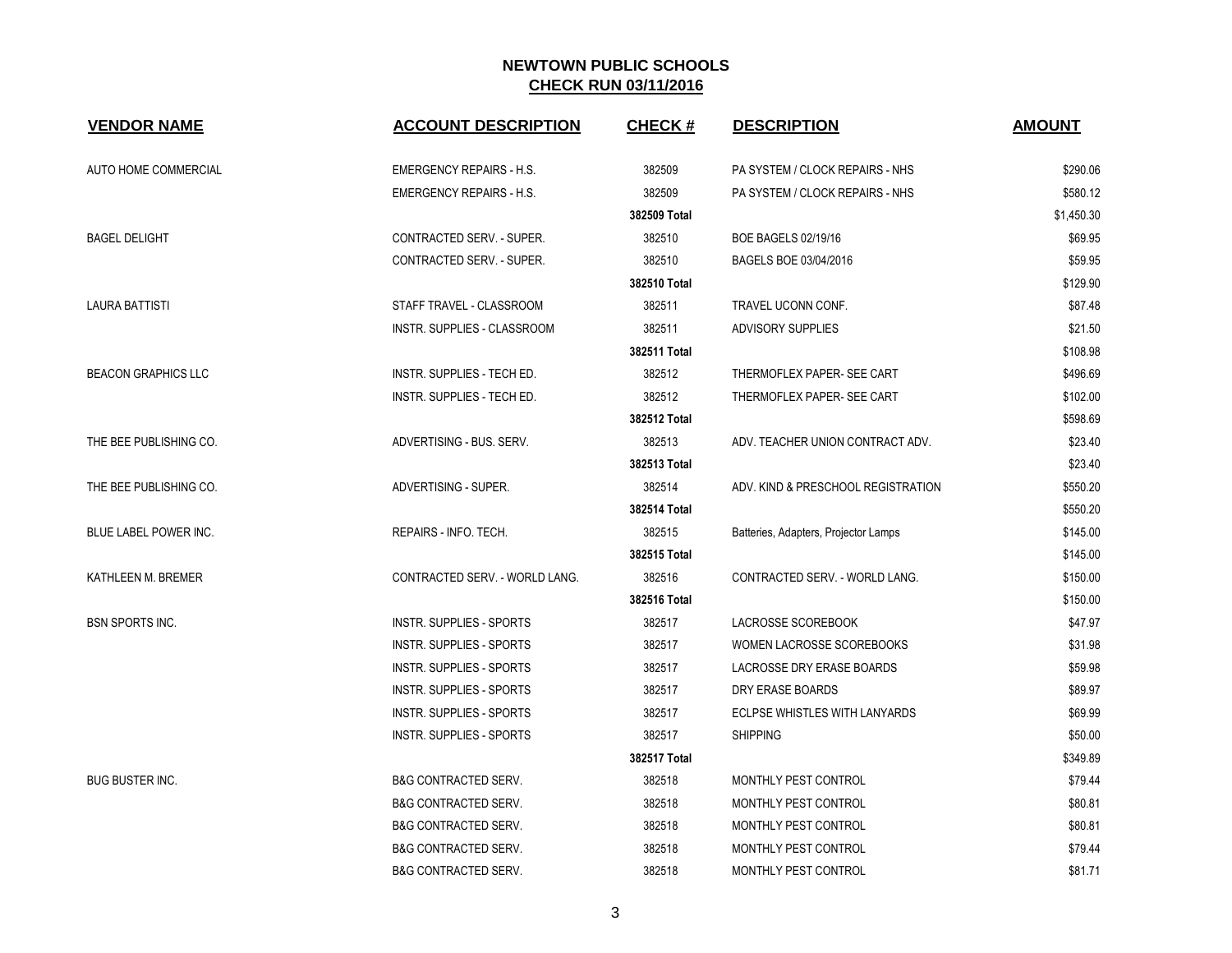| <b>VENDOR NAME</b>            | <b>ACCOUNT DESCRIPTION</b>       | <b>CHECK#</b> | <b>DESCRIPTION</b>                            | <b>AMOUNT</b> |
|-------------------------------|----------------------------------|---------------|-----------------------------------------------|---------------|
| <b>BUG BUSTER INC.</b>        | <b>B&amp;G CONTRACTED SERV.</b>  | 382518        | MONTHLY PEST CONTROL                          | \$81.71       |
|                               | <b>B&amp;G CONTRACTED SERV.</b>  | 382518        | MONTHLY PEST CONTROL                          | \$87.99       |
|                               |                                  | 382518 Total  |                                               | \$571.91      |
| <b>HENRY CADOFF</b>           | CONTRACTED SERV. - SUPER.        | 382519        | TAPING 02/04/16 EDUCATION MEETING             | \$60.00       |
|                               |                                  | 382519 Total  |                                               | \$60.00       |
| CANON SOLUTIONS AMERICA INC.  | COPIER RENTAL - CLASSROOM        | 382520        | QTR. OF COPIER CONTRACT 2015/16 - HAW         | \$2,682.18    |
|                               | <b>COPIER RENTAL - CLASSROOM</b> | 382520        | QTR. OF COPIER CONTRACT 2015/16 - S/H         | \$4,224.97    |
|                               | COPIER RENTAL - CLASSROOM        | 382520        | QTR. OF COPIER CONTRACT 2015/16 - M/G         | \$3,108.93    |
|                               | COPIER RENTAL - CLASSROOM        | 382520        | QTR. OF COPIER CONTRACT 2015/16 - HOM         | \$2,676.91    |
| CANON SOLUTIONS AMERICA INC.  | COPIER RENTAL - CLASSROOM        | 382520        | QTR. OF COPIER CONTRACT 2015/16 - RIS         | \$6,085.28    |
|                               | <b>COPIER RENTAL - CLASSROOM</b> | 382520        | QTR. OF COPIER CONTRACT 2015/16 - M/S         | \$7,633.34    |
|                               | COPIER RENTAL - CLASSROOM        | 382520        | QTR. OF COPIER CONTRACT 2015/16 - H/S         | \$15,136.88   |
|                               | COPIER RENTAL - BUS. SERV.       | 382520        | QTR. OF COPIER CONTRACT 2015/16 - C/O         | \$9,416.51    |
|                               |                                  | 382520 Total  |                                               | \$50,965.00   |
| <b>CHARTER COMMUNICATIONS</b> | TELEPHONE & CABLE                | 382521        | SERV 2015/16                                  | \$2,444.79    |
|                               |                                  | 382521 Total  |                                               | \$2,444.79    |
| CHARTWELLS (BOE)              | CONTRACTED SERV. - SUPER.        | 382522        | <b>BOE MEETING 01/19/16</b>                   | \$97.00       |
|                               |                                  | 382522 Total  |                                               | \$97.00       |
| CONN INVENTION CONVENTION     | INSTR. SUPPLIES - SCIENCE        | 382523        | School registration for Invention convention. | \$150.00      |
|                               |                                  | 382523 Total  |                                               | \$150.00      |
| CONN JUNIOR REPUBLIC INC.     | TUITION - OUT-OF-DISTRICT        | 382524        | <b>TUITION - OUT-OF-DISTRICT</b>              | \$1,356.39    |
|                               | TUITION - OUT-OF-DISTRICT        | 382524        | TUITION - OUT-OF-DISTRICT                     | \$7,721.60    |
|                               | TUITION - OUT-OF-DISTRICT        | 382524        | TUITION - OUT-OF-DISTRICT                     | \$1,808.52    |
|                               | TUITION - OUT-OF-DISTRICT        | 382524        | TUITION - OUT-OF-DISTRICT                     | \$225.00      |
|                               | TUITION - OUT-OF-DISTRICT        | 382524        | TUITION - OUT-OF-DISTRICT                     | \$3,860.80    |
|                               |                                  | 382524 Total  |                                               | \$14,972.31   |
| <b>LAUREN CONNOR</b>          | INSTR. SUPPLIES - SP. ED. PREK-8 | 382525        | <b>REINFORCES</b>                             | \$37.97       |
|                               |                                  | 382525 Total  |                                               | \$37.97       |
| <b>NANCY CONRON</b>           | STAFF TRAVEL - STAFF DEVELOP.    | 382526        | TRAVEL EL SERV FEB 2016                       | \$74.90       |
|                               |                                  | 382526 Total  |                                               | \$74.90       |
| <b>KRISTINE COTTON</b>        | TUTORS - HOMEBOUND               | 382527        | SERV 02/26/16 - 03/04/16                      | \$427.50      |
|                               |                                  | 382527 Total  |                                               | \$427.50      |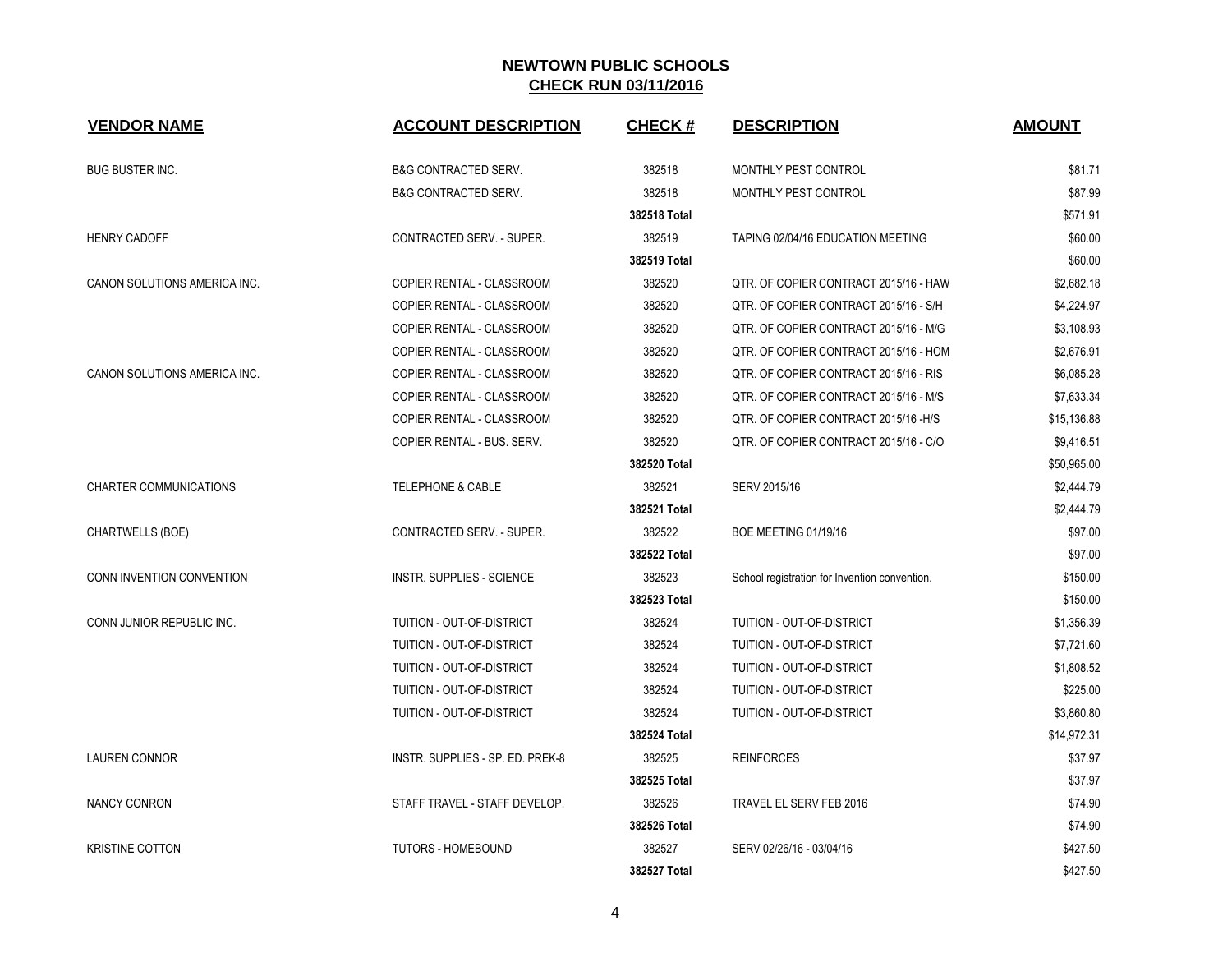| <b>VENDOR NAME</b>                   | <b>ACCOUNT DESCRIPTION</b>          | <b>CHECK#</b> | <b>DESCRIPTION</b>                                  | <b>AMOUNT</b> |
|--------------------------------------|-------------------------------------|---------------|-----------------------------------------------------|---------------|
| <b>CREATIVE MUSIC &amp; ARTS LLC</b> | <b>REPAIRS - MUSIC</b>              | 382528        | Repair Flute Srl #734504. Invoice 701107            | \$55.00       |
|                                      | <b>REPAIRS - MUSIC</b>              | 382528        | Repair Flute Srrl #J89262 Invoice #701105           | \$90.00       |
|                                      |                                     | 382528 Total  |                                                     | \$145.00      |
| <b>DCS PROMOTIONS LLC</b>            | CONTRACTED SERV. - SPORTS           | 382529        | Awards, plaques and trophies for basketball players | \$632.55      |
|                                      |                                     | 382529 Total  |                                                     | \$632.55      |
| DEMCO INC.                           | SUPPLIES - LIBRARY                  | 382530        | Supplies per attached quote# G6043106.              | \$188.44      |
|                                      |                                     | 382530 Total  |                                                     | \$188.44      |
| DESTINATIONS UNLIMITED INC.          | STAFF TRAVEL - M.S.                 | 382531        | TOUR PROGRAMS FOR NURSES WASHINGTON DC              | \$3,905.00    |
|                                      |                                     | 382531 Total  |                                                     | \$3,905.00    |
| PAUL DEVINE                          | STAFF TRAVEL - B & G ADMIN.         | 382532        | TRAVEL FEB 2016                                     | \$97.74       |
|                                      |                                     | 382532 Total  |                                                     | \$97.74       |
| AMY DUMOCH, M.A. CCC-SLP             | CONTRACTED SERV. - SP/HEAR.         | 382533        | CONTRACTED SERV. - SP/HEAR.                         | \$1,155.00    |
|                                      |                                     | 382533 Total  |                                                     | \$1,155.00    |
| <b>MICHAEL DYER</b>                  | STAFF TRAIN. - CLASSROOM            | 382534        | TRIP TO MUSEUM & PLANETARIUM                        | \$294.50      |
|                                      |                                     | 382534 Total  |                                                     | \$294.50      |
| EAGLETON SCHOOL INC.                 | TUITION - OUT-OF-DISTRICT           | 382535        | SEPT 29, 2015 - JUNE 30, 2016                       | \$11,888.26   |
|                                      |                                     | 382535 Total  |                                                     | \$11,888.26   |
| EAST RIVER ENERGY INC.               | FUEL OIL - GEN.                     | 382536        | OIL 5037H 386.0 GAL                                 | \$1,154.14    |
|                                      | FUEL OIL - M.G.                     | 382536        | OIL 5037H 3600.0 GAL                                | \$10,764.00   |
|                                      | FUEL OIL - HOM.                     | 382536        | OIL 5037H 3600.0 GAL                                | \$10,764.00   |
|                                      | FUEL OIL - M.S.                     | 382536        | OIL 5037H 7199.0 GAL                                | \$21,525.01   |
|                                      |                                     | 382536 Total  |                                                     | \$44,207.15   |
| <b>EASTERN WATER SOLUTIONS</b>       | <b>B&amp;G CONTRACTED SERV.</b>     | 382537        | CERTIFIED WATER OPERATOR AGREEMENT                  | \$2,120.25    |
|                                      | <b>B&amp;G CONTRACTED SERV.</b>     | 382537        | CERTIFIED WATER OPERATOR AGREEMENT                  | \$2,120.25    |
|                                      |                                     | 382537 Total  |                                                     | \$4,240.50    |
| <b>EDUCATION CONNECTION</b>          | BEHAVIORAL THERAP. - SP. ED. PREK-8 | 382538        | BEHAVIORAL THERAP. - SP. ED. PREK-8                 | \$7,910.14    |
|                                      | PROF. SERV. - PSYCH/MED. EVAL.      | 382538        | PROF. SERV. - PSYCH/MED. EVAL.                      | \$2,849.76    |
|                                      |                                     | 382538 Total  |                                                     | \$10,759.90   |
| <b>EVERSOURCE</b>                    | ELECTRICITY - H.                    | 382539        | ELEC 51084633023 29,600. KWH                        | \$4,716.60    |
|                                      | ELECTRICITY - S.H.                  | 382539        | ELEC 51922733035 94.40 KWH                          | \$32.83       |
|                                      | ELECTRICITY - S.H.                  | 382539        | ELEC 51934736059 81,000. KWH                        | \$10,911.07   |
|                                      | ELECTRICITY - M.G.                  | 382539        | ELEC 51171733009 31873.30 KWH                       | \$4,869.92    |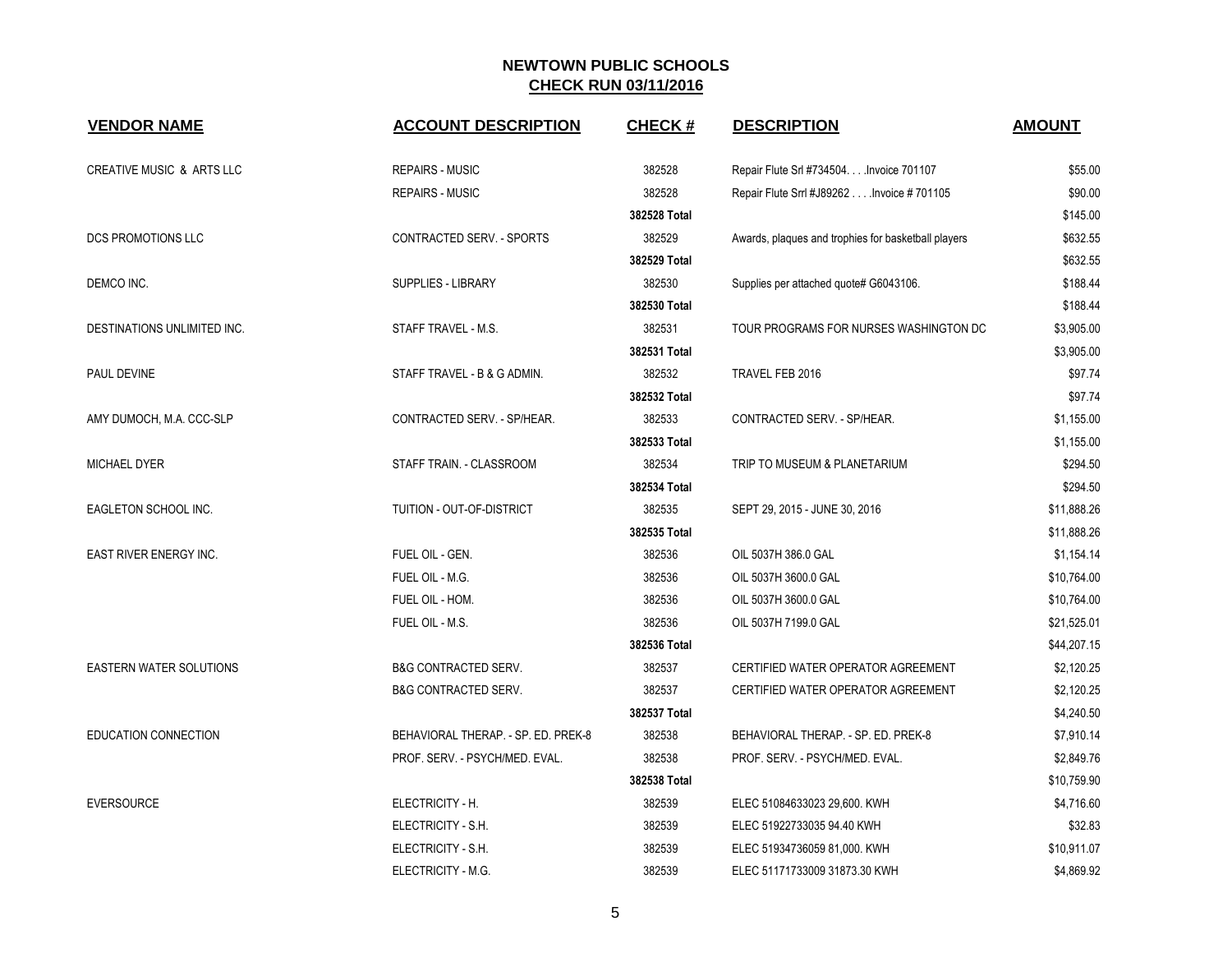| <b>VENDOR NAME</b>                | <b>ACCOUNT DESCRIPTION</b>              | <b>CHECK#</b> | <b>DESCRIPTION</b>               | <b>AMOUNT</b> |
|-----------------------------------|-----------------------------------------|---------------|----------------------------------|---------------|
| <b>EVERSOURCE</b>                 | ELECTRICITY - HOM.                      | 382539        | ELEC 51844633024 46080.00 KWH    | \$7,903.98    |
|                                   | ELECTRICITY - RIS.                      | 382539        | ELEC 51324453075 136061.00 KWH   | \$21,240.99   |
|                                   | ELECTRICITY - M.S.                      | 382539        | ELEC 51658443072 62,258.00KWH    | \$9,739.76    |
|                                   | ELECTRICITY - M.S.                      | 382539        | ELEC 51352546030 1618.10 KWH     | \$412.13      |
|                                   | ELECTRICITY - H.S.                      | 382539        | ELEC 51418253076 336,240.00 KWH  | \$52,287.96   |
|                                   | ELECTRICITY - H.S.                      | 382539        | ELEC 51318375011 2406.00 KWH     | \$345.08      |
|                                   | ELECTRICITY - H.S.                      | 382539        | ELEC 51356633040 18.00 KWH       | \$45.99       |
|                                   | ELECTRICITY - H.S.                      | 382539        | ELEC 51223253097 20.KWH          | \$46.20       |
|                                   |                                         | 382539 Total  |                                  | \$112,552.51  |
| <b>EVERSOURCE</b>                 | PROPANE & NATURAL GAS - HAW.            | 382540        | GAS 57890556004 2,900.0 CCF      | \$1,867.96    |
|                                   | PROPANE & NATURAL GAS - RIS.            | 382540        | GAS 57526160064 212.00 CCF       | \$223.49      |
|                                   | <b>PROPANE &amp; NATURAL GAS - RIS.</b> | 382540        | GAS 57410220032 12,120.0 CCF     | \$6,375.06    |
|                                   | <b>PROPANE &amp; NATURAL GAS - M.S.</b> | 382540        | GAS 57201350022 285.00 CCF       | \$275.43      |
|                                   | PROPANE & NATURAL GAS - H.S.            | 382540        | GAS 57379855042 640 CCF          | \$544.68      |
|                                   | PROPANE & NATURAL GAS - H.S.            | 382540        | GAS 57445161052 31,890.0 CCF     | \$16,527.22   |
|                                   |                                         | 382540 Total  |                                  | \$25,813.84   |
| FLINN SCIENTIFIC INC.             | <b>INSTR. SUPPLIES - SCIENCE</b>        | 382541        | SEE ATTACHED ORDER               | \$545.32      |
|                                   |                                         | 382541 Total  |                                  | \$545.32      |
| THE FOUNDATION SCHOOL             | TUITION - OUT-OF-DISTRICT               | 382542        | <b>TUITION - OUT-OF-DISTRICT</b> | \$24,917.00   |
|                                   |                                         | 382542 Total  |                                  | \$24,917.00   |
| DR. JOHN GELINAS                  | PROF. SERV. - PSYCH/MED. EVAL.          | 382543        | PROF. SERV. - PSYCH/MED. EVAL.   | \$3,250.00    |
|                                   | TUITION - OUT-OF-DISTRICT               | 382543        | <b>TUITION - OUT-OF-DISTRICT</b> | \$3,975.00    |
|                                   |                                         | 382543 Total  |                                  | \$7,225.00    |
| GOLDIE AND LIBRO MUSIC CENTER LLC | <b>REPAIRS - MUSIC</b>                  | 382544        | <b>INSTRUMENT REPAIRS</b>        | \$225.00      |
|                                   |                                         | 382544 Total  |                                  | \$225.00      |
| <b>GOPHER</b>                     | <b>INSTR. SUPPLIES - P.E.</b>           | 382545        | <b>VOLLEYBALL NETS</b>           | \$199.80      |
|                                   | INSTR. SUPPLIES - P.E.                  | 382545        | <b>NET RING ATTACHMENTS</b>      | \$79.80       |
|                                   | INSTR. SUPPLIES - P.E.                  | 382545        | <b>TENNIS BALLS</b>              | \$89.95       |
|                                   | <b>INSTR. SUPPLIES - P.E.</b>           | 382545        | <b>BADMINTON SHUTTLES</b>        | \$119.40      |
|                                   | INSTR. SUPPLIES - P.E.                  | 382545        | <b>SHIPPING HANDLING</b>         | \$83.13       |
|                                   |                                         | 382545 Total  |                                  | \$572.08      |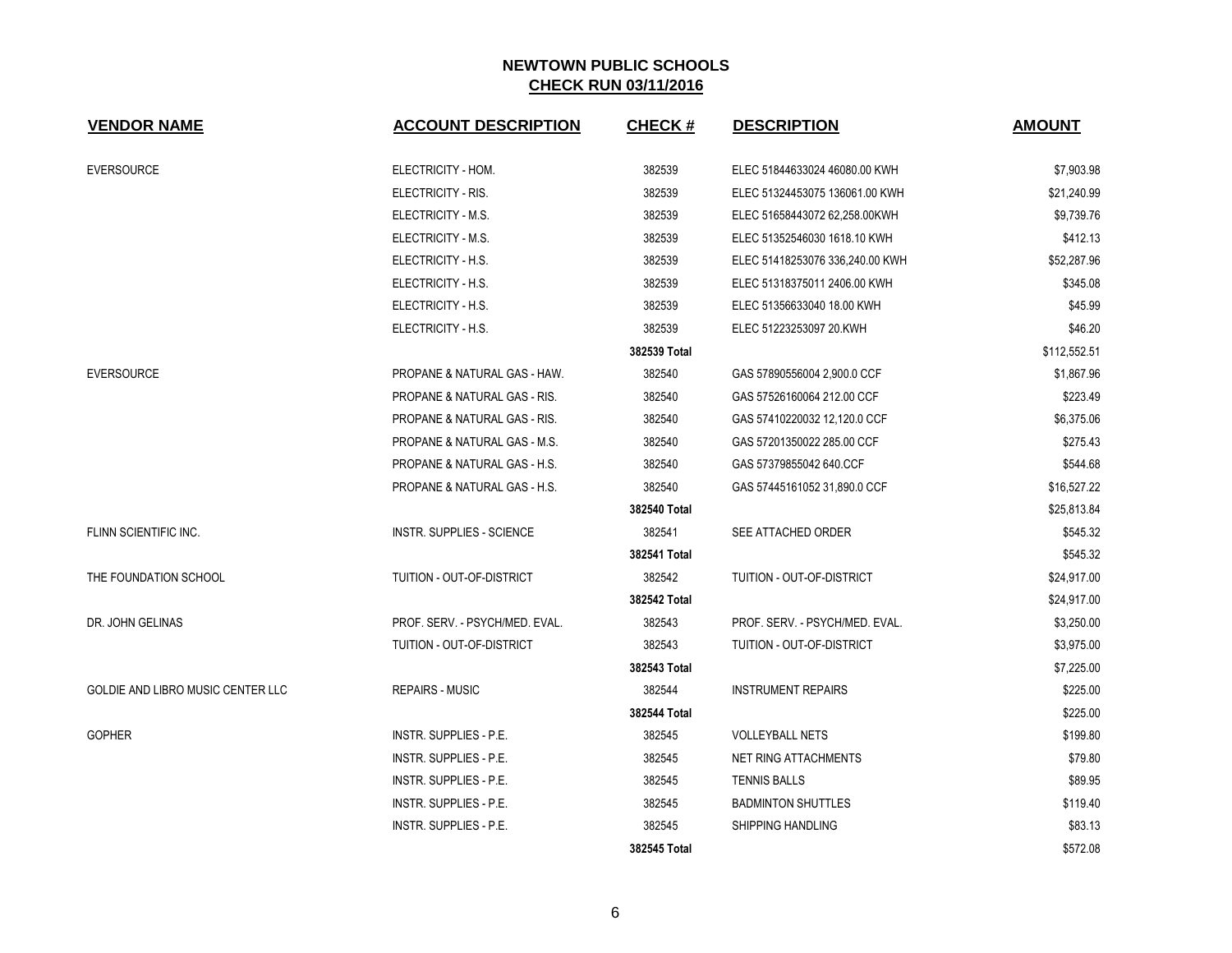| <b>VENDOR NAME</b>            | <b>ACCOUNT DESCRIPTION</b>       | <b>CHECK#</b> | <b>DESCRIPTION</b>                                | <b>AMOUNT</b> |
|-------------------------------|----------------------------------|---------------|---------------------------------------------------|---------------|
| <b>STEPHANIE GREAVES</b>      | STAFF TRAVEL - PUPIL SERV.       | 382546        | TRAVEL FEB 2016                                   | \$27.09       |
|                               |                                  | 382546 Total  |                                                   | \$27.09       |
| <b>BRYCE GRIFFIN</b>          | CONTRACTED SERV. - SUPER.        | 382547        | TAPING 02/04/16 EDUCATION MEETING                 | \$60.00       |
|                               |                                  | 382547 Total  |                                                   | \$60.00       |
| HB COMMUNICATIONS INC.        | REPAIRS - INFO. TECH.            | 382548        | Epson V11H674020 - 520ST                          | \$769.00      |
|                               | REPAIRS - INFO. TECH.            | 382548        | Chief CMA-270 Coupler                             | \$25.00       |
|                               | REPAIRS - INFO. TECH.            | 382548        | 6inch fixed extension pipe Milestone AV Tech      | \$20.00       |
|                               | REPAIRS - INFO. TECH.            | 382548        | Labor to install new Epson and reprogram Crestron | \$539.00      |
|                               |                                  | 382548 Total  |                                                   | \$1,353.00    |
| HEARST MEDIA SERVICES CT. LLC | ADVERTISING - SUPER.             | 382549        | ADV. LEGAL NOTICE FEB 2016 129471                 | \$503.60      |
|                               |                                  | 382549 Total  |                                                   | \$503.60      |
| HYDRO TECHNOLOGIES, INC.      | <b>PROF. SERV. - B. &amp; G.</b> | 382550        | WATER TESTING FOR BACTERIA - HOM                  | \$260.00      |
|                               |                                  | 382550 Total  |                                                   | \$260.00      |
| <b>BETH IACIOFANO</b>         | INSTR. SUPPLIES - CLASSROOM      | 382551        | science fair trophy's                             | \$49.82       |
|                               |                                  | 382551 Total  |                                                   | \$49.82       |
| <b>ITSAVVY LLC</b>            | INSTR. SUPPLIES - COMPUTER ED.   | 382552        | Projector lamp for 450W, Item V13H010I57          | \$132.25      |
|                               | INSTR. SUPPLIES - COMPUTER ED.   | 382552        | Replacement smartboard lamp. Part #SB20           | \$187.24      |
|                               |                                  | 382552 Total  |                                                   | \$319.49      |
| JUDY S. ITZKOWITZ, PH.D., LLC | PROF. SERV. - PSYCH/MED. EVAL.   | 382553        | PROF. SERV. - PSYCH/MED. EVAL.                    | \$8,000.00    |
|                               |                                  | 382553 Total  |                                                   | \$8,000.00    |
| <b>LISA JOHNS</b>             | STAFF TRAVEL - INFO. TECH.       | 382554        | STAFF TRAVEL - INFO. TECH.                        | \$73.98       |
|                               |                                  | 382554 Total  |                                                   | \$73.98       |
| <b>JENNIFER KANAAN</b>        | CONTRACTED SERV. - SUPER.        | 382555        | CONTRACTED SERV. - SUPER.                         | \$15.00       |
|                               |                                  | 382555 Total  |                                                   | \$15.00       |
| KIDS LANGUAGE CENTER          | CONTRACTED SERV. - SP/HEAR.      | 382556        | CONTRACTED SERV. - SP/HEAR.                       | \$600.00      |
|                               |                                  | 382556 Total  |                                                   | \$600.00      |
| CARLA LARRACUENTE             | STAFF TRAVEL - SP. ED. PREK-8    | 382557        | TRAVEL FEB 2016                                   | \$26.19       |
|                               |                                  | 382557 Total  |                                                   | \$26.19       |
| DR. ANA PAULA MACHADO         | MEDICAL ADVISOR - HEALTH ADMIN   | 382558        | MEDICAL ADVISOR - HEALTH ADMIN                    | \$1,000.00    |
|                               |                                  | 382558 Total  |                                                   | \$1,000.00    |
| <b>MAILFINANCE</b>            | EQUIP RENTAL - ADMIN.            | 382559        | LEASE AGREEMENT 2015/16 H/S                       | \$783.00      |
|                               | EQUIP RENTAL - BUS. SERV.        | 382559        | LEASE AGREEMENT 2015/16 C/O                       | \$783.00      |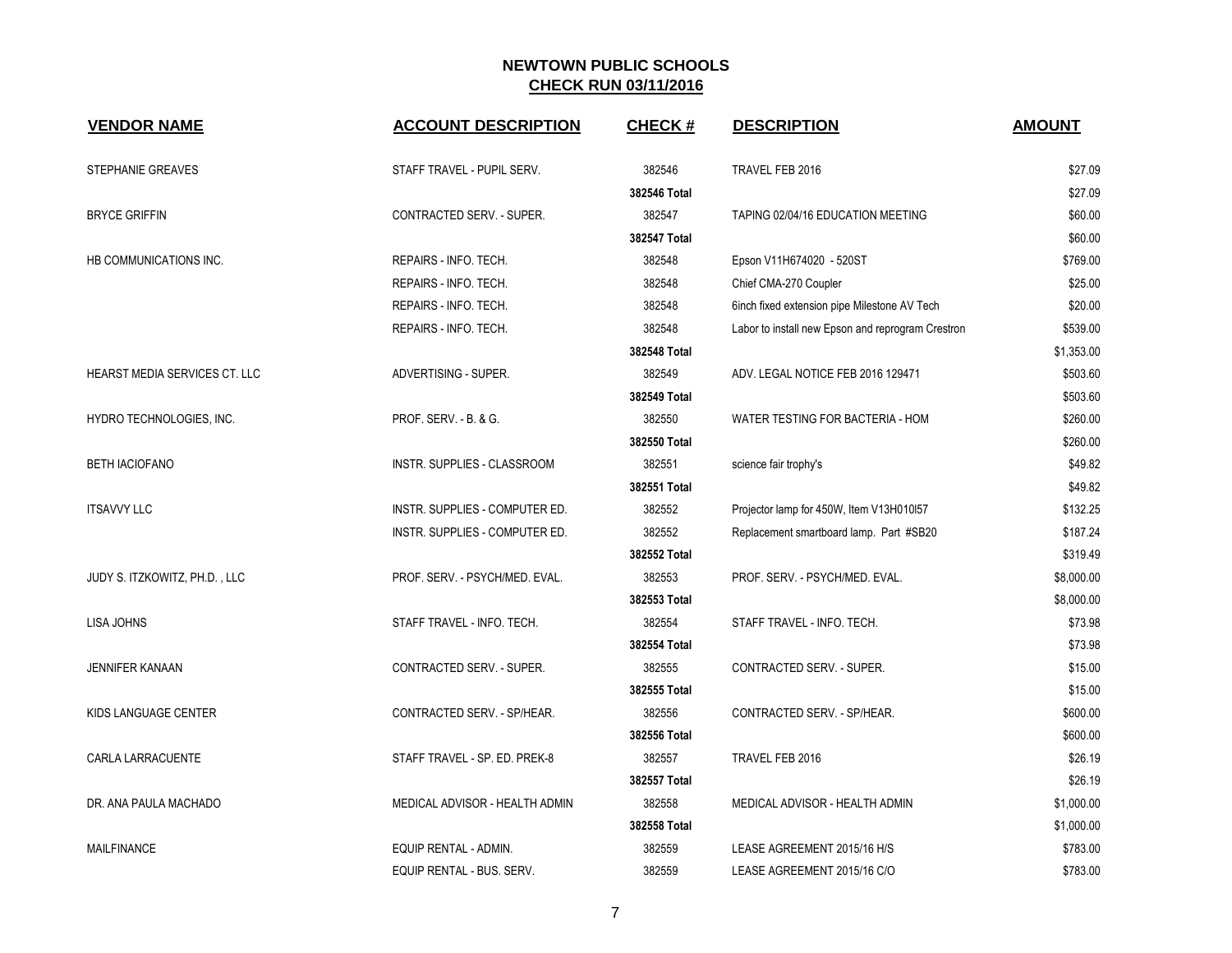| <b>VENDOR NAME</b>     | <b>ACCOUNT DESCRIPTION</b>          | <b>CHECK#</b> | <b>DESCRIPTION</b>                           | <b>AMOUNT</b> |
|------------------------|-------------------------------------|---------------|----------------------------------------------|---------------|
| MAILFINANCE            | EQUIP RENTAL - BUS. SERV.           | 382559        | LEASE AGREEMENT 2015/16 C/O                  | \$591.00      |
|                        |                                     | 382559 Total  |                                              | \$2,157.00    |
| <b>MAKE MUSIC INC.</b> | TECH. SOFTWARE - INFO. TECH.        | 382560        | Finale 2014 Site License Upgrade 5+ stations | \$359.95      |
|                        | TECH. SOFTWARE - INFO. TECH.        | 382560        | Finale 2014 Site License Upgrade 5+ Stations | \$1,750.00    |
| MAKE MUSIC INC.        | TECH. SOFTWARE - INFO. TECH.        | 382560        | Shipping                                     | \$9.95        |
|                        |                                     | 382560 Total  |                                              | \$2,119.90    |
| <b>JILL MARAK</b>      | STAFF TRAVEL - MUSIC                | 382561        | TRAVEL JAN - FEB 2016                        | \$32.72       |
|                        |                                     | 382561 Total  |                                              | \$32.72       |
| W.B. MASON., INC.      | OFF. SUPPLIES - BUS. SERV.          | 382562        | INK CARTRIDGES 2015/16                       | \$79.99       |
|                        | OFF. SUPPLIES - BUS. SERV.          | 382562        | COFFEE 2015/16                               | \$35.96       |
|                        | OFF. SUPPLIES - BUS. SERV.          | 382562        | <b>SUPPLIES 2015/16</b>                      | \$134.66      |
|                        | INSTR. SUPPLIES - GUIDANCE          | 382562        | AVE - 75536 Clear Sheet Protectors           | \$17.99       |
|                        | INSTR. SUPPLIES - GUIDANCE          | 382562        | AVE - 5315 Laser Note Cards                  | \$45.98       |
|                        | INSTR. SUPPLIES - GUIDANCE          | 382562        | AVE - 5163 Avery Shipping Labs               | \$53.04       |
|                        | INSTR. SUPPLIES - GUIDANCE          | 382562        | AOP - 60640S Clear Desk Pad NO SHI           | \$89.98       |
|                        | <b>B&amp;G SUPPLIES - CUSTODIAL</b> | 382562        | ICE MELT - ALL SCHOOLS (PER QUOTE)           | \$391.51      |
|                        | INSTR. SUPPLIES - WORLD LANG.       | 382562        | WL GENERAL SUPPLIES - SEE CART               | \$27.80       |
|                        | INSTR. SUPPLIES - WORLD LANG.       | 382562        | WL GENERAL SUPPLIES - SEE CART               | \$13.30       |
|                        | <b>INSTR. SUPPLIES - MATH</b>       | 382562        | VULCAN GREEN PAPER-MATH - SEE CART           | (\$54.16)     |
|                        | <b>INSTR. SUPPLIES - MATH</b>       | 382562        | VULCAN GREEN PAPER-MATH - SEE CART           | \$54.16       |
|                        | <b>INSTR. SUPPLIES - MATH</b>       | 382562        | VULCAN GREEN PAPER-MATH - SEE CART           | \$135.40      |
|                        | INSTR. SUPPLIES - SOC. STUDIES      | 382562        | SS - GENERAL SUPPLIES-SEE CART               | \$85.60       |
|                        | <b>INSTR. SUPPLIES - SCIENCE</b>    | 382562        | See attached List                            | \$268.06      |
|                        | <b>INSTR. SUPPLIES - MATH</b>       | 382562        | VELOCITY ORIGINAL MECHANICAL PENCILS -BLUE   | \$98.70       |
|                        | <b>INSTR. SUPPLIES - ENGLISH</b>    | 382562        | UNV10441 BATTERY OP CLOCK                    | \$22.99       |
|                        | INSTR. SUPPLIES - GUIDANCE          | 382562        | Heavy Duty Tape Dispenser - MMM-C25          | \$26.18       |
|                        | INSTR. SUPPLIES - GUIDANCE          | 382562        | Magic Tape Value Pack - MMM-810P10K          | \$17.19       |
|                        | INSTR. SUPPLIES - GUIDANCE          | 382562        | Avery Mailing Labels - AVE-5522              | \$121.98      |
|                        | INSTR. SUPPLIES - GUIDANCE          | 382562        | Scotch Glue Sticks - MMM-6008-18             | \$14.48       |
|                        | INSTR. SUPPLIES - GUIDANCE          | 382562        | Innovare Handheld Calculator - IVR -15920    | \$38.04       |
|                        | OFF. SUPPLIES - H.S.                | 382562        | 36A-Black 2/BX HEW-CB436D (HS)               | \$143.99      |
|                        | INSTR. SUPPLIES - ENGLISH           | 382562        | ENGLISH DEPT. SUPPLIES                       | \$45.33       |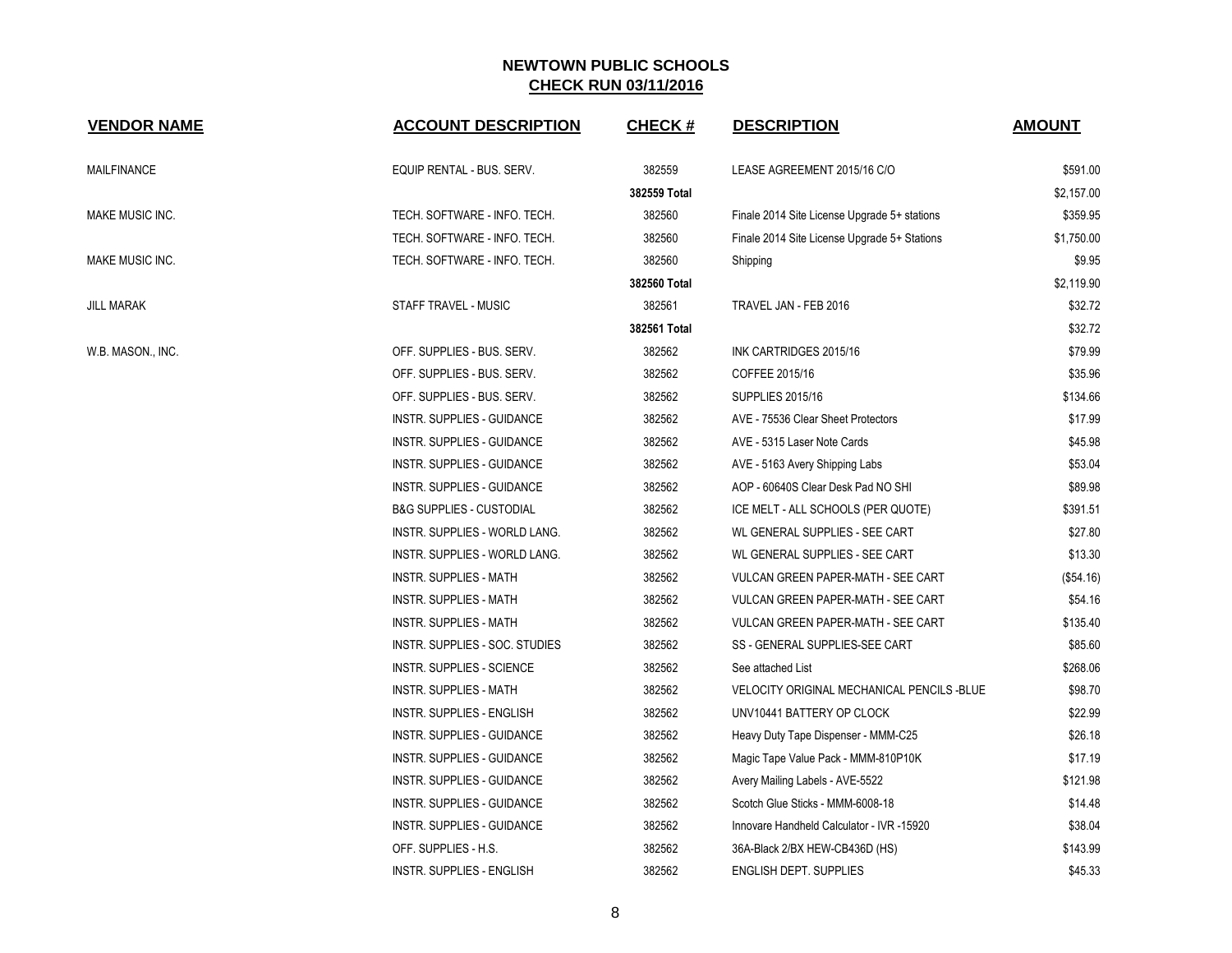| <b>VENDOR NAME</b>      | <b>ACCOUNT DESCRIPTION</b>       | CHECK#       | <b>DESCRIPTION</b>                             | <b>AMOUNT</b> |
|-------------------------|----------------------------------|--------------|------------------------------------------------|---------------|
| W.B. MASON., INC.       | INSTR. SUPPLIES - SOC. STUDIES   | 382562       | <b>SS DEPT. SUPPLIES</b>                       | \$45.33       |
|                         | INSTR. SUPPLIES - SP. ED. H.S.   | 382562       | SUPPLIES SPEC ED DEPT. SEE ATTACHED            | \$108.82      |
|                         | <b>INSTR. SUPPLIES - ENGLISH</b> | 382562       | 21 packages CCD9153                            | \$12.85       |
|                         | INSTR. SUPPLIES - ENGLISH        | 382562       | PERR11476903 (24 -16.9OZ)                      | \$8.69        |
|                         | INSTR. SUPPLIES - WORLD LANG.    | 382562       | 21 packages CCD8192                            | \$12.84       |
|                         | INSTR. SUPPLIES - WORLD LANG.    | 382562       | PERR11476903 (24 -16.9OZ)                      | \$8.69        |
|                         | <b>INSTR. SUPPLIES - SCIENCE</b> | 382562       | 21 packages CCD9153                            | \$12.84       |
|                         | INSTR. SUPPLIES - SCIENCE        | 382562       | PERR11476903 (24-16.9 OZ)                      | \$8.69        |
|                         | INSTR. SUPPLIES - SOC. STUDIES   | 382562       | 21 packages CCD8192                            | \$12.85       |
|                         | INSTR. SUPPLIES - SOC. STUDIES   | 382562       | PERR11476903(24-16.9 OZ)                       | \$8.69        |
|                         | <b>INSTR. SUPPLIES - MATH</b>    | 382562       | Cape Cod Chips CCD8192 (42)                    | \$25.69       |
|                         | INSTR. SUPPLIES - MATH           | 382562       | PERR11476903 (24-16.9 oz.) bottled water       | \$8.69        |
|                         | INSTR. SUPPLIES - SCIENCE        | 382562       | FEL60012 BASKETS                               | \$103.44      |
|                         | INSTR. SUPPLIES - SCIENCE        | 382562       | DIX13806 PENCILS                               | \$5.52        |
|                         | <b>INSTR. SUPPLIES - SCIENCE</b> | 382562       | See Attached List                              | \$300.96      |
|                         | INSTR. SUPPLIES - SCIENCE        | 382562       | See Attached List                              | \$117.81      |
|                         |                                  | 382562 Total |                                                | \$2,710.55    |
| WILLIAM B. MEYER INC.   | OFF. SUPPLIES - PUPIL SERV.      | 382563       | <b>RECORDS MANAGEMENT</b>                      | \$25.00       |
|                         |                                  | 382563 Total |                                                | \$25.00       |
| MOBILE MINI, INC.       | EQUIP RENTAL - B&G               | 382564       | STORAGE CONTAINER RENTAL E726 - 2015-2016      | \$75.00       |
|                         |                                  | 382564 Total |                                                | \$75.00       |
| E. A. MORSE & CO. INC.  | <b>REPAIRS - CUSTODIAL</b>       | 382565       | BACKPACK VAC REPAIRS - MG (PER QUOTE)          | \$308.64      |
|                         |                                  | 382565 Total |                                                | \$308.64      |
| LISA NARAYANAN          | INSTR. SUPPLIES - SCIENCE        | 382566       | APPLESAUCE BIO LAB SUPPLIES                    | \$40.04       |
|                         |                                  | 382566 Total |                                                | \$40.04       |
| <b>NASCO</b>            | <b>INSTR. SUPPLIES - SCIENCE</b> | 382567       | Cow organ-Eye, Item LS01628M                   | \$375.00      |
|                         |                                  | 382567 Total |                                                | \$375.00      |
| <b>NCS PEARSON INC.</b> | INSTR. SUPPLIES - CLASSROOM      | 382568       | AIMWPLASUB, aimsweb licenses for Language Arts | \$200.00      |
|                         | INSTR. SUPPLIES - PSYCH.         | 382568       | Gifted Rating Scales school age                | \$120.60      |
|                         | INSTR. SUPPLIES - PSYCH.         | 382568       | shipping                                       | \$10.00       |
|                         |                                  | 382568 Total |                                                | \$330.60      |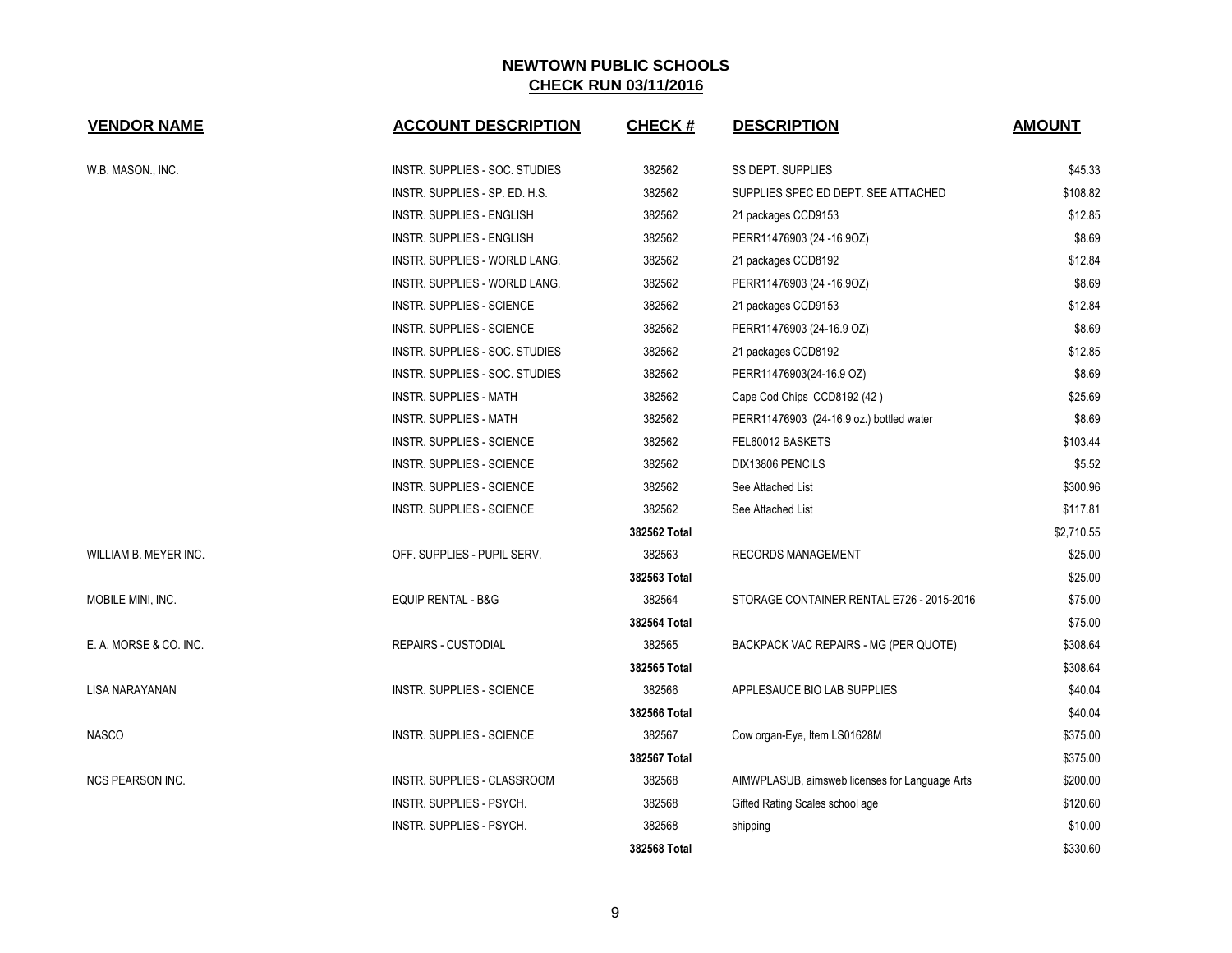| <b>VENDOR NAME</b>               | <b>ACCOUNT DESCRIPTION</b>        | <b>CHECK#</b> | <b>DESCRIPTION</b>                                      | <b>AMOUNT</b> |
|----------------------------------|-----------------------------------|---------------|---------------------------------------------------------|---------------|
| NEWTOWN BOARD OF EDUCATION       | MEDICAL INS. PREMIUMS             | 382569        | <b>LONG TERM DISABILITY</b>                             | \$1,992.38    |
|                                  | <b>ADMINISTRATION FEES</b>        | 382569        | COBRA ADM FEE MARCH 2016                                | \$300.00      |
|                                  | <b>ADMINISTRATION FEES</b>        | 382569        | RETIREE ADM FEE FEBRUARY 2016                           | \$225.00      |
|                                  | LIFE INSURANCE                    | 382569        | <b>AD&amp;D PREMIUM</b>                                 | \$1,175.54    |
|                                  | LIFE INSURANCE                    | 382569        | LIFE PREMIUM                                            | \$5,877.70    |
|                                  |                                   | 382569 Total  |                                                         | \$9,570.62    |
| NEWTOWN FLORIST OF CT, LLC       | CONTRACTED SERV. - SUPER.         | 382570        | ARRANGEMENT 02/29/16                                    | \$100.00      |
|                                  |                                   | 382570 Total  |                                                         | \$100.00      |
| NORTHEASTERN COMMUNICATIONS INC. | <b>REPAIRS - SECURITY</b>         | 382571        | Repair Two-Way Radio Repeater and Switch                | \$437.50      |
|                                  | <b>REPAIRS - SECURITY</b>         | 382571        | Lithium-Ion Replacement Batteries for CP-200 Motorola   | \$380.00      |
|                                  | <b>REPAIRS - SECURITY</b>         | 382571        | Lithium-Ion Replacement Batteries for Motorola XPR-3500 | \$178.20      |
|                                  |                                   | 382571 Total  |                                                         | \$995.70      |
| <b>ON-SITE SHREDDING</b>         | OFF. SUPPLIES - ADMIN.            | 382572        | Shredding fee.2015/16                                   | \$25.00       |
|                                  | OFF. SUPPLIES - ADMIN.            | 382572        | Shredding fee.2015/16                                   | \$25.00       |
|                                  |                                   | 382572 Total  |                                                         | \$50.00       |
| <b>MICHAEL ORNAF</b>             | <b>INSTR. SUPPLIES - TECH ED.</b> | 382573        | <b>ASSOR SUPPLIES</b>                                   | \$180.85      |
|                                  | INSTR. SUPPLIES - TECH ED.        | 382573        | <b>ASSOR SUPPLIES</b>                                   | \$133.04      |
|                                  | INSTR. SUPPLIES - TECH ED.        | 382573        | <b>ASSOR SUPPLIES</b>                                   | \$184.53      |
|                                  |                                   | 382573 Total  |                                                         | \$498.42      |
| OTIS ELEVATOR COMPANY            | <b>B&amp;G CONTRACTED SERV.</b>   | 382574        | ELEVATOR SVC CONTRACT - HAWL / RIS 2015-2016            | \$274.01      |
|                                  |                                   | 382574 Total  |                                                         | \$274.01      |
| PASCO SCIENTIFIC                 | <b>INSTR. SUPPLIES - SCIENCE</b>  | 382575        | PS 3204 WIRELESS PH SENSOR                              | \$354.00      |
|                                  | INSTR. SUPPLIES - SCIENCE         | 382575        | PS 3201 WIRELESS TEMPERATURE GAUGE                      | \$234.00      |
|                                  | INSTR. SUPPLIES - SCIENCE         | 382575        | 10 % SHIPPING                                           | \$28.00       |
|                                  |                                   | 382575 Total  |                                                         | \$616.00      |
| <b>LYNN PEAVEY COMPANY</b>       | <b>INSTR. SUPPLIES - SCIENCE</b>  | 382576        | See Attached Forensics-Biotech order                    | \$52.50       |
|                                  |                                   | 382576 Total  |                                                         | \$52.50       |
| J.W. PEPPER & SON INC.           | <b>INSTR. SUPPLIES - MUSIC</b>    | 382577        | <b>MUSIC SUPPLIES</b>                                   | \$284.99      |
|                                  | <b>INSTR. SUPPLIES - MUSIC</b>    | 382577        | <b>MUSIC SUPPLIES</b>                                   | \$52.00       |
|                                  | <b>INSTR. SUPPLIES - MUSIC</b>    | 382577        | <b>MUSIC SUPPLIES</b>                                   | \$92.99       |
|                                  | <b>INSTR. SUPPLIES - MUSIC</b>    | 382577        | <b>MUSIC SUPPLIES</b>                                   | \$105.99      |
|                                  | <b>INSTR. SUPPLIES - MUSIC</b>    | 382577        | <b>MUSIC SUPPLIES</b>                                   | \$332.99      |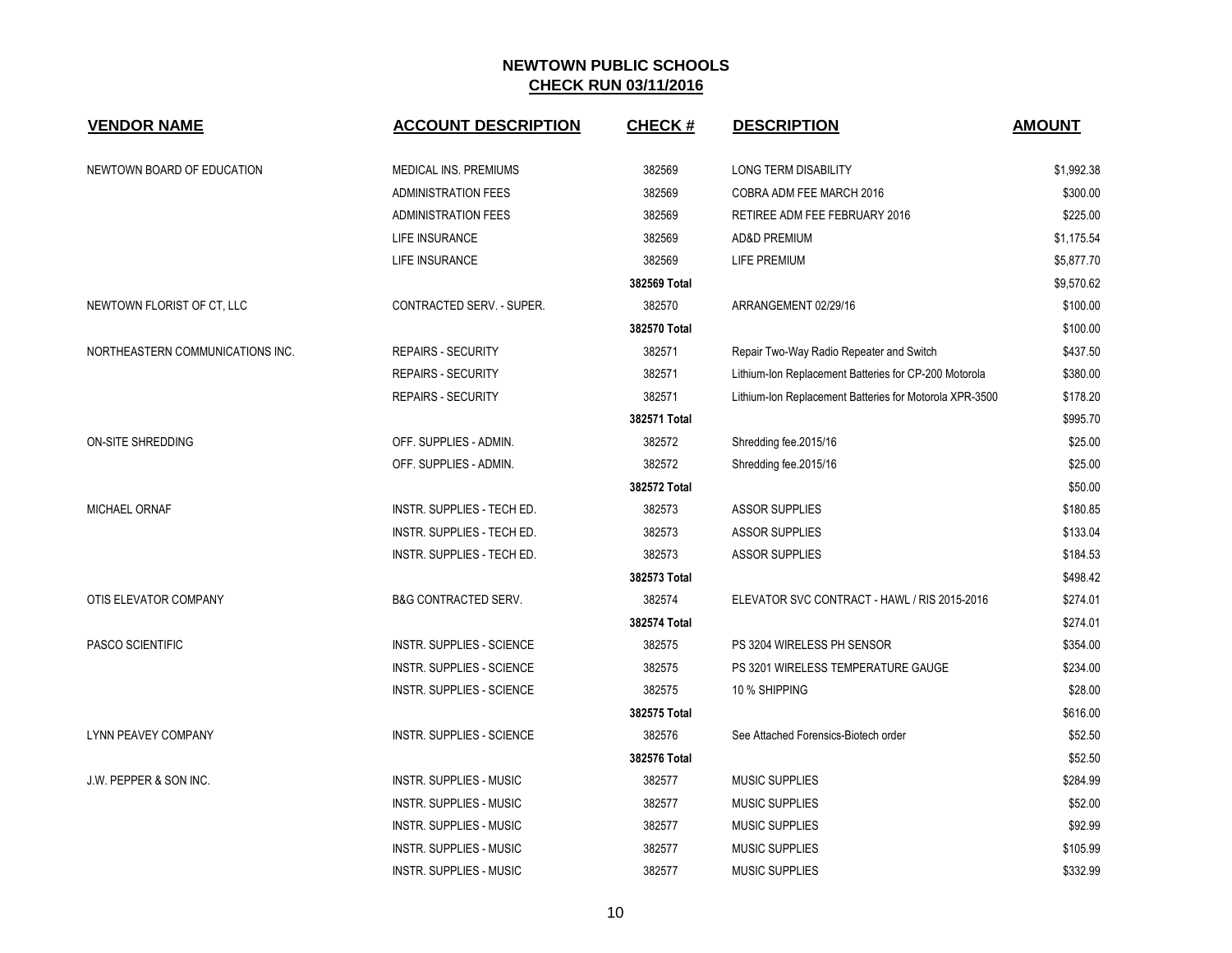| <b>VENDOR NAME</b>            | <b>ACCOUNT DESCRIPTION</b>          | <b>CHECK#</b> | <b>DESCRIPTION</b>                                    | <b>AMOUNT</b> |
|-------------------------------|-------------------------------------|---------------|-------------------------------------------------------|---------------|
| J.W. PEPPER & SON INC.        | <b>INSTR. SUPPLIES - MUSIC</b>      | 382577        | <b>MUSIC SUPPLIES</b>                                 | \$60.00       |
|                               | INSTR. SUPPLIES - MUSIC             | 382577        | <b>MUSIC SUPPLIES</b>                                 | \$70.99       |
|                               | INSTR. SUPPLIES - MUSIC             | 382577        | Farewell Aragog - 10073442E                           | \$55.00       |
|                               | <b>INSTR. SUPPLIES - MUSIC</b>      | 382577        | All About That Bass - 10496058E - e-print             | \$50.00       |
|                               |                                     | 382577 Total  |                                                       | \$1,104.95    |
| PERFECTION LEARNING           | <b>TEXTBOOKS - ENGLISH</b>          | 382578        | Books per attached list.                              | \$693.87      |
|                               | <b>TEXTBOOKS - ENGLISH</b>          | 382578        | Shipping                                              | \$69.38       |
|                               | <b>TEXTBOOKS - ENGLISH</b>          | 382578        | Books per attached list.                              | \$185.19      |
|                               | <b>TEXTBOOKS - ENGLISH</b>          | 382578        | Shipping                                              | \$18.52       |
|                               |                                     | 382578 Total  |                                                       | \$966.96      |
| PERKINS SCHOOL FOR THE BLIND  | TUITION - OUT-OF-DISTRICT           | 382579        | TUITION - OUT-OF-DISTRICT                             | \$17,830.72   |
|                               |                                     | 382579 Total  |                                                       | \$17,830.72   |
| PHONAK LLC                    | EQUIPMENT - SP/HEAR.                | 382580        | FM RECEIVERS AND START-0P KIT                         | \$1,837.54    |
|                               | EQUIPMENT - SP/HEAR.                | 382580        | FM RECEIVERS AND START-0P KIT                         | \$38.00       |
|                               |                                     | 382580 Total  |                                                       | \$1.875.54    |
| MARK J. POMPANO               | STAFF TRAVEL - SECURITY             | 382581        | TRAVEL JAN - FEB 2016                                 | \$273.24      |
|                               |                                     | 382581 Total  |                                                       | \$273.24      |
| <b>KAREN POWELL</b>           | MEMBERSHIPS - H.S.                  | 382582        | N.A.S.N. MEMBERSHIP                                   | \$141.00      |
|                               |                                     | 382582 Total  |                                                       | \$141.00      |
| <b>MICHELLE PRANGER</b>       | TUTORS - IN SCHOOL                  | 382583        | SERVICE / WILSON TRAINING                             | \$2,500.00    |
|                               |                                     | 382583 Total  |                                                       | \$2,500.00    |
| PROJECT ADVENTURE, INC.       | STAFF TRAIN. - ADMIN.               | 382584        | Deposit for PE Teacher training for Project Adventure | \$500.00      |
|                               | STAFF TRAIN. - CLASSROOM            | 382584        | Deposit for training.                                 | \$4,500.00    |
|                               |                                     | 382584 Total  |                                                       | \$5,000.00    |
| <b>AVIEL RAMIREZ</b>          | <b>B&amp;G SUPPLIES - CUSTODIAL</b> | 382585        | SHOES (60068)                                         | \$150.00      |
|                               |                                     | 382585 Total  |                                                       | \$150.00      |
| <b>MARCIE TURNER ROCKWELL</b> | STAFF TRAVEL - SP. ED. PREK-8       | 382586        | TRAVEL FEB 2016                                       | \$47.52       |
|                               |                                     | 382586 Total  |                                                       | \$47.52       |
| <b>RYDIN DECAL</b>            | <b>REPAIRS - SECURITY</b>           | 382587        | NHS Student Campus Parking Windshield Permits         | \$450.00      |
|                               | <b>REPAIRS - SECURITY</b>           | 382587        | Shipping Parking Windshield Permits                   | \$22.21       |
|                               |                                     | 382587 Total  |                                                       | \$472.21      |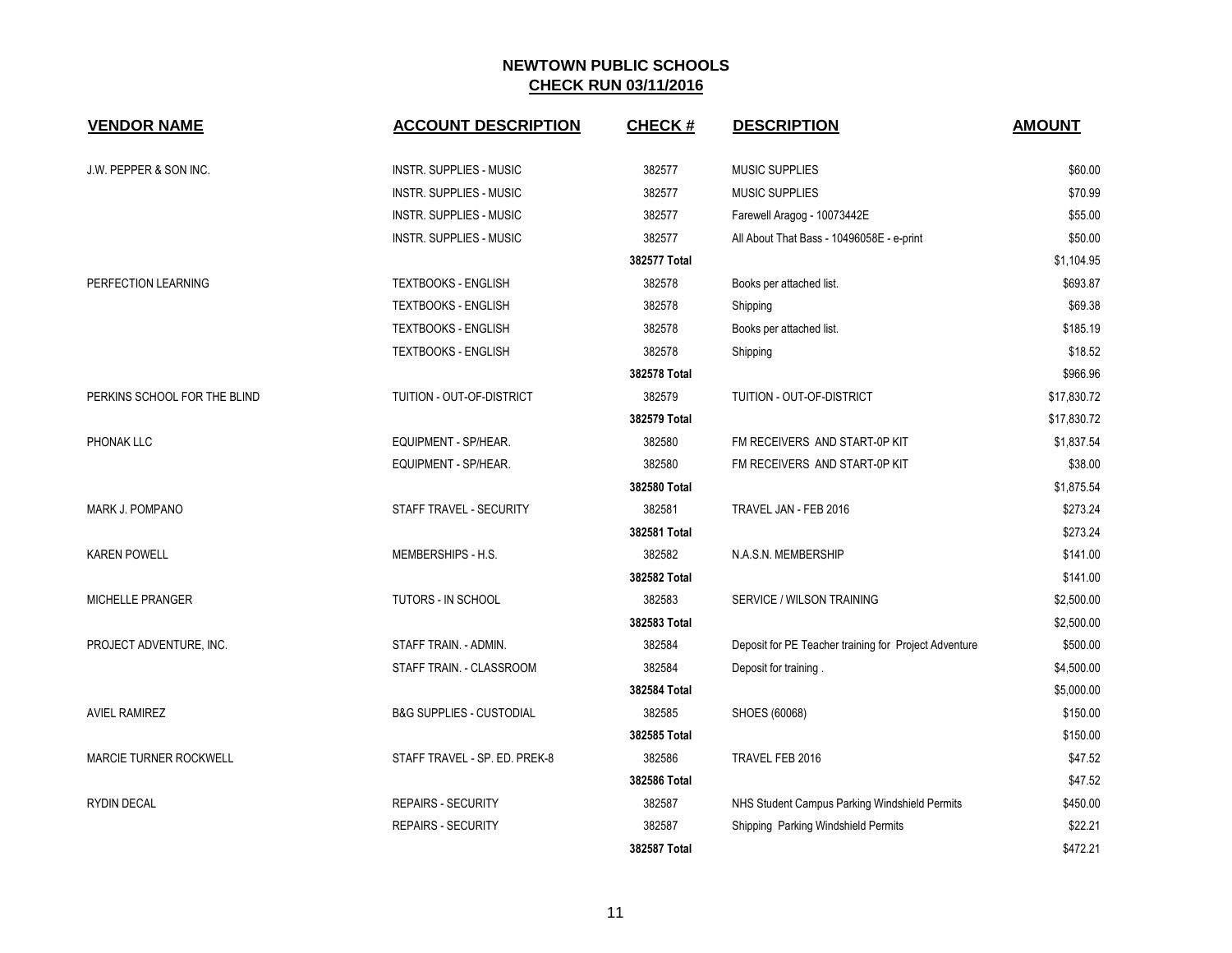| <b>VENDOR NAME</b>                 | <b>ACCOUNT DESCRIPTION</b>     | <b>CHECK#</b> | <b>DESCRIPTION</b>                                  | <b>AMOUNT</b> |
|------------------------------------|--------------------------------|---------------|-----------------------------------------------------|---------------|
| KRISTI SACCO SYD. LLC              | PROF. SERV. - PSYCH/MED. EVAL. | 382588        | PROF. SERV. - PSYCH/MED. EVAL.                      | \$2,800.00    |
|                                    |                                | 382588 Total  |                                                     | \$2,800.00    |
| <b>SCANTRON CORPORATION</b>        | INSTR. SUPPLIES - WORLD LANG.  | 382589        | Various Scantron Answer Sheets for WL Dept.         | \$676.00      |
|                                    | INSTR. SUPPLIES - SOC. STUDIES | 382589        | Various Scantron Answer Sheets for SS Dept.         | \$325.61      |
|                                    |                                | 382589 Total  |                                                     | \$1,001.61    |
| <b>SCHOLASTIC READING CLUB</b>     | INSTR. SUPPLIES - READING      | 382590        | T. Milligan-For purchase of books at Warehouse sale | \$200.00      |
|                                    |                                | 382590 Total  |                                                     | \$200.00      |
| SCHOOL HEALTH CORPORATION          | MEDICAL SUPPLIES - H.S.        | 382591        | AP44601-Benadryl Allergy box/24 PKG                 | (\$6.03)      |
|                                    | MEDICAL SUPPLIES - H.S.        | 382591        | AP44601-Benadryl Allergy box/24 PKG                 | \$6.03        |
|                                    | MEDICAL SUPPLIES - H.S.        | 382591        | Sharps 18 Gallon Pick-up Container #AP90029         | \$256.50      |
|                                    |                                | 382591 Total  |                                                     | \$256.50      |
| SCHOOL LIBRARY JOURNAL             | SUPPLIES - LIBRARY             | 382592        | School Library Journal Renewal 1 yr.                | \$136.99      |
|                                    |                                | 382592 Total  |                                                     | \$136.99      |
| SHEFFIELD POTTERY INC.             | INSTR. SUPPLIES - CLASSROOM    | 382593        | Clay for student use.                               | \$145.00      |
|                                    |                                | 382593 Total  |                                                     | \$145.00      |
| SHI INTERNATIONAL CORP.            | CONTRACTED SERV. - INFO. TECH. | 382594        | Retrospect Annual support & maintenance             | \$1,026.90    |
|                                    |                                | 382594 Total  |                                                     | \$1,026.90    |
| SOCIAL LEARNING CENTER, LLC        | PROF. SERV. - PSYCH/MED. EVAL. | 382595        | PROF. SERV. - PSYCH/MED. EVAL.                      | \$225.00      |
|                                    | PROF. SERV. - PSYCH/MED. EVAL. | 382595        | PROF. SERV. - PSYCH/MED. EVAL.                      | \$400.00      |
|                                    |                                | 382595 Total  |                                                     | \$625.00      |
| THE SOUTHFIELD CENTER FOR PSY SERV | CONTRACTED SERV. - SP/HEAR.    | 382596        | CONTRACTED SERV. - SP/HEAR.                         | \$200.00      |
|                                    | CONTRACTED SERV. - SP/HEAR.    | 382596        | CONTRACTED SERV. - SP/HEAR.                         | \$1,200.00    |
|                                    |                                | 382596 Total  |                                                     | \$1,400.00    |
| STAPLES ADVANTAGE                  | INSTR. SUPPLIES - CLASSROOM    | 382597        | SKU 444718, BROTHER PC 201, BLACK INK               | \$53.18       |
|                                    |                                | 382597 Total  |                                                     | \$53.18       |
|                                    | INSTR. SUPPLIES - INFO. TECH.  | 382598        | Supplies for Tech, DVD/s Thumb drives etc.          | \$64.54       |
|                                    |                                | 382598 Total  |                                                     | \$64.54       |
| <b>LISA STAUBLY</b>                | CONTRACTED SERV. - SUPER.      | 382599        | REIMB FOR FINGERPRINT CAPTURING                     | \$15.00       |
|                                    |                                | 382599 Total  |                                                     | \$15.00       |
| SUNGARD PUBLIC SECTOR INC.         | PROF. SERV. - BUS. SERV        | 382600        | <b>COMPUTER SERVICES &amp; UPDATES 2015/16</b>      | \$500.00      |
|                                    |                                | 382600 Total  |                                                     | \$500.00      |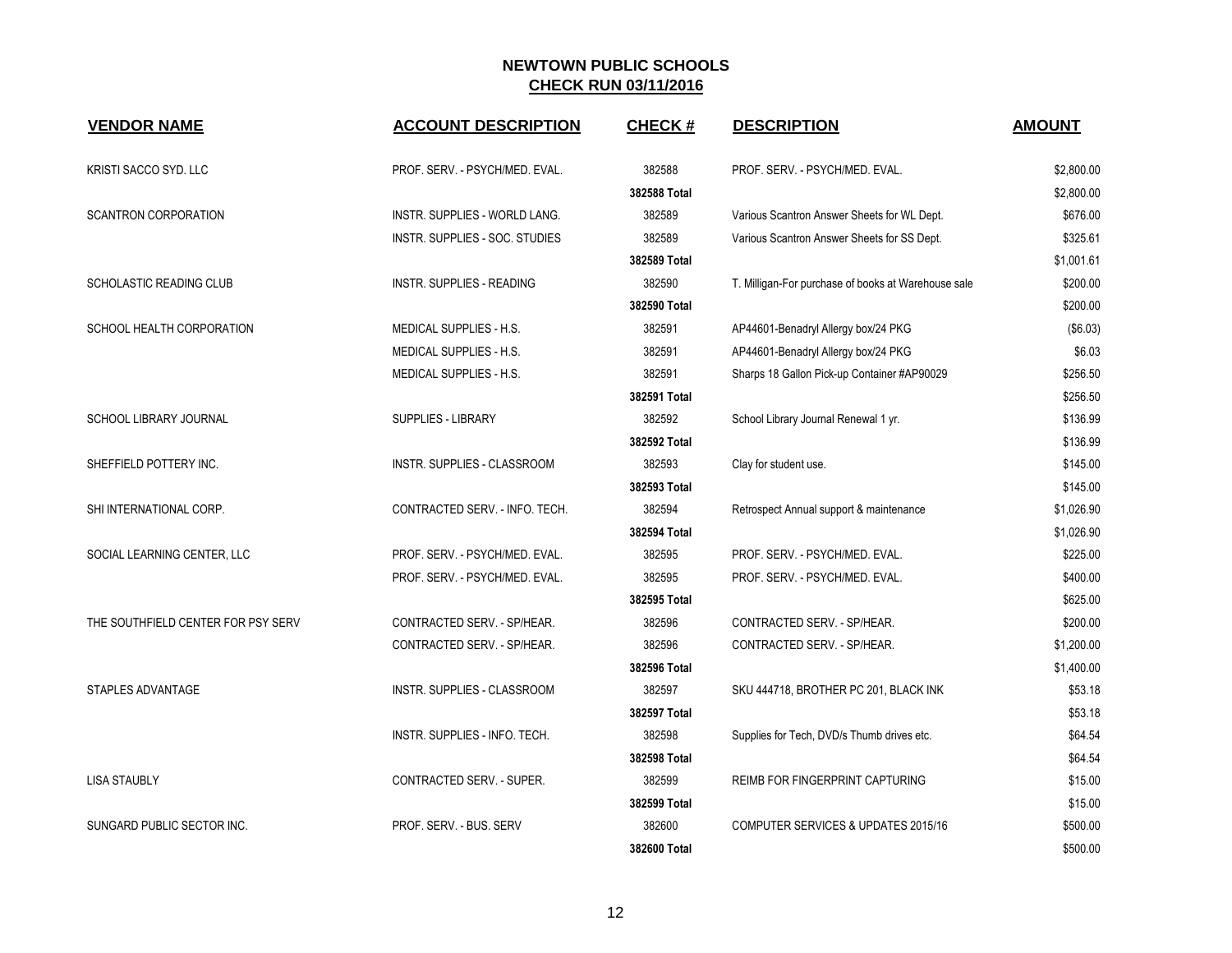| <b>VENDOR NAME</b>                      | <b>ACCOUNT DESCRIPTION</b>          | <b>CHECK#</b> | <b>DESCRIPTION</b>                                     | <b>AMOUNT</b>  |
|-----------------------------------------|-------------------------------------|---------------|--------------------------------------------------------|----------------|
| THE TAFT EDUCATIONAL CENTER             | STAFF TRAIN. - CLASSROOM            | 382601        | WEEK COURSE-AP STATISTICS FOR NEW TEACHERS             | \$950.00       |
|                                         |                                     | 382601 Total  |                                                        | \$950.00       |
| TAX COLLECTOR NEWTOWN                   | SEWER OPERATION & MAINT.            | 382602        | SEWER USE H/S                                          | \$5,809.64     |
|                                         |                                     | 382602 Total  |                                                        | \$5,809.64     |
| TAX COLLECTOR NEWTOWN                   | SEWER OPERATION & MAINT.            | 382603        | SEWER USE HAW                                          | \$713.07       |
|                                         |                                     | 382603 Total  |                                                        | \$713.07       |
| TAX COLLECTOR NEWTOWN                   | SEWER OPERATION & MAINT.            | 382604        | <b>SEWER USE M/S</b>                                   | \$2,184.25     |
|                                         |                                     | 382604 Total  |                                                        | \$2,184.25     |
| TEACHER COLLEGE READING & WRITING PROJ. | STAFF TRAIN. - READING              | 382605        | Registration - 4 Day Teacher s College Writing Coaches | \$800.00       |
|                                         |                                     | 382605 Total  |                                                        | \$800.00       |
| THYSSENKRUPP ELEVATOR CORP              | <b>B&amp;G CONTRACTED SERV.</b>     | 382606        | ELEVATOR SVC CONTRACT - SH (2015-2016)                 | \$193.02       |
|                                         | <b>B&amp;G CONTRACTED SERV.</b>     | 382606        | ELEVATOR MAINT AGREEMENT - NHS                         | \$2,555.79     |
|                                         |                                     | 382606 Total  |                                                        | \$2,748.81     |
| TOM'S SERVICE LLC                       | REPAIRS - CAFETERIA                 | 382607        | REPAIR VULCAN STEAMER                                  | \$760.50       |
|                                         |                                     | 382607 Total  |                                                        | \$760.50       |
| <b>TORRCO</b>                           | B. & G. REPAIRS - H.                | 382608        | LEAKING WATER FEEDER REPAIR - HAWL                     | \$41.40        |
|                                         | B. & G. REPAIRS - HOM.              | 382608        | CLOGGED WATER FEED - HOM                               | \$81.50        |
|                                         |                                     | 382608 Total  |                                                        | \$122.90       |
| TOWN OF NEWTOWN                         | MEDICAL INSURANCE                   | 382609        | 4TH QUARTER MEDICAL MAR 1 2016                         | \$2,010,577.00 |
|                                         |                                     | 382609 Total  |                                                        | \$2,010,577.00 |
| TREASURER - STATE OF CONNECTICUT        | <b>CONTRACTED SERV. - SUPER.</b>    | 382610        | <b>FINGERPRINTS</b>                                    | \$108.00       |
|                                         |                                     | 382610 Total  |                                                        | \$108.00       |
| TREASURER - STATE OF CONNECTICUT        | CONTRACTED SERV. - SUPER.           | 382611        | <b>FINGERPRINTS</b>                                    | \$147.50       |
|                                         |                                     | 382611 Total  |                                                        | \$147.50       |
| TRI-LIFT INC.                           | <b>REPAIRS - CUSTODIAL</b>          | 382612        | REPAIR SINGLE MAN LIFT - NHS                           | \$683.85       |
|                                         |                                     | 382612 Total  |                                                        | \$683.85       |
| <b>ERIC VENTURA</b>                     | <b>B&amp;G SUPPLIES - CUSTODIAL</b> | 382613        | SHOES (60068)                                          | \$150.00       |
|                                         |                                     | 382613 Total  |                                                        | \$150.00       |
| JOHN VERBANIC JR.                       | <b>B&amp;G SUPPLIES - CUSTODIAL</b> | 382614        | SHOES (60068)                                          | \$150.00       |
|                                         |                                     | 382614 Total  |                                                        | \$150.00       |
| <b>VERIZON WIRELESS</b>                 | <b>TELEPHONE &amp; CABLE</b>        | 382615        | TELEPHONE SERV 2015/16                                 | \$2,212.86     |
|                                         |                                     | 382615 Total  |                                                        | \$2,212.86     |